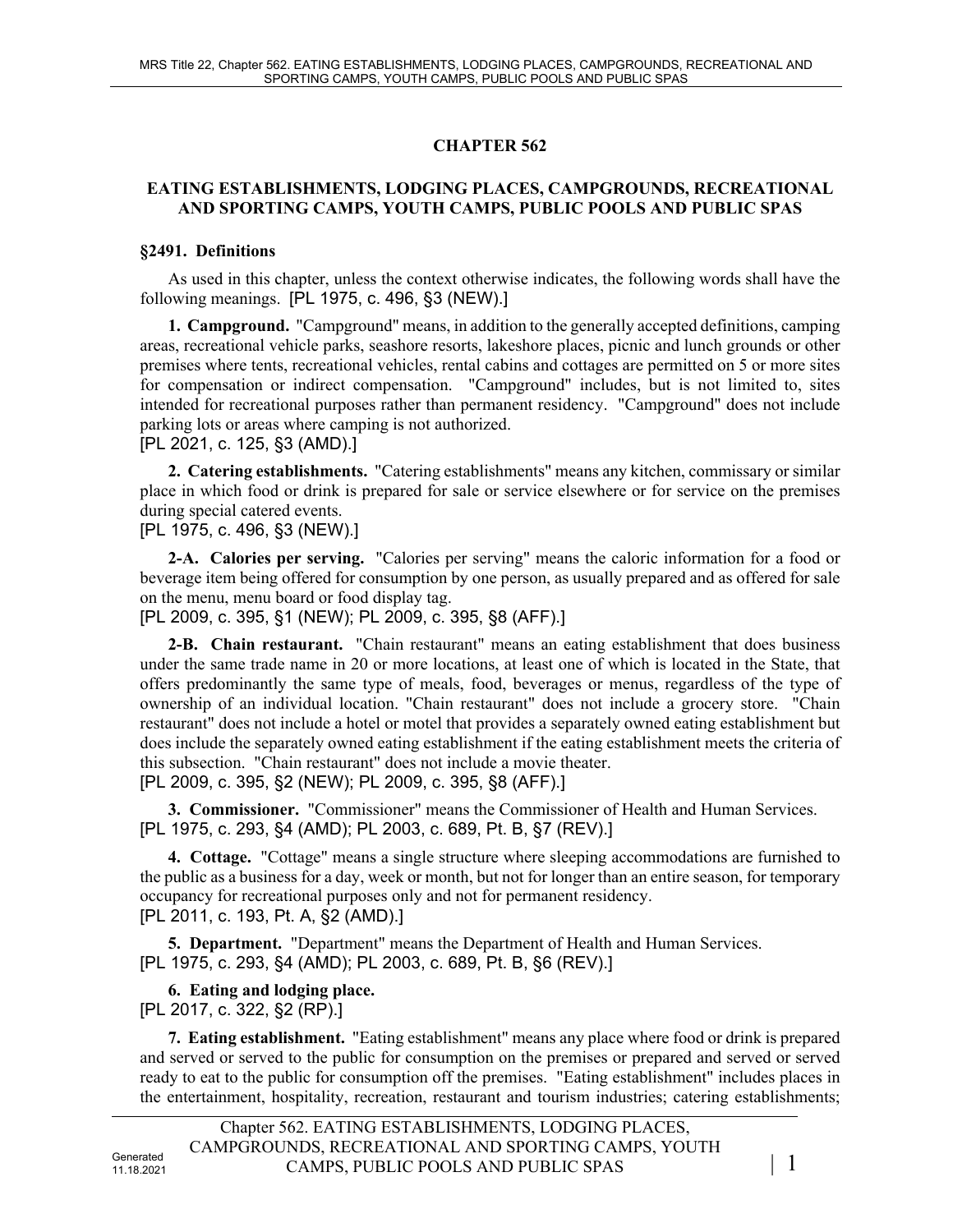correctional facilities; hospital cafeterias; mobile eating places; public and private schools; retail frozen dairy product establishments; and workplace eating establishments and places where food is prepared for vending machines dispensing food other than in original sealed packages. "Eating establishment" does not include:

A. A place preparing and serving food that is licensed pursuant to state law by a state agency other than the department as long the licensing of the place includes regular food safety inspections; [PL 2017, c. 322, §3 (NEW).]

B. A place serving food only to residents, such as a boarding home, a retirement home or an independent living place; and [PL 2017, c. 322, §3 (NEW).]

C. A farm stand that offers only whole, uncut fresh fruits and vegetables. [PL 2017, c. 322, §3 (NEW).]

[PL 2017, c. 322, §3 (RPR).]

**7-A. Food display tag.** "Food display tag" means a written or printed description of a food or beverage item, such as a label or placard, placed in the vicinity of the food or beverage item identifying the type or price of the food or beverage.

[PL 2009, c. 395, §3 (NEW); PL 2009, c. 395, §8 (AFF).]

**7-B. Grocery store.** "Grocery store" means a store primarily engaged in the retail sale of canned food, dry goods, fresh fruits and vegetables, fresh meats, fish and poultry. "Grocery store" includes a convenience store, but does not include a separately owned eating establishment located within a grocery store.

[PL 2009, c. 395, §4 (NEW); PL 2009, c. 395, §8 (AFF).]

**7-C. Menu.** "Menu" means a written or printed list describing food or beverage items offered for sale at an eating establishment that may be distributed on or off the premises, but does not include a menu board.

[PL 2009, c. 395, §5 (NEW); PL 2009, c. 395, §8 (AFF).]

**7-D. Menu board.** "Menu board" means a list of food or beverage items offered for sale at an eating establishment that is posted in a public area for viewing by multiple customers, including a backlit marquee sign, chalkboard or drive-through menu sign.

[PL 2009, c. 395, §6 (NEW); PL 2009, c. 395, §8 (AFF).]

**7-E. Health inspector.** "Health inspector" means a person whose education and experience in the biological and sanitary sciences qualify that person to engage in the promotion and protection of the public health and who applies technical knowledge to solve problems of a sanitary nature and develops methods and carries out procedures for the control of those factors of the environment that affect the health, safety and well-being of others.

[PL 2011, c. 193, Pt. A, §5 (NEW).]

**7-F. Lodging place.** "Lodging place" means a fixed structure, or any part of a structure, used, maintained or advertised as a place where sleeping accommodations are furnished that offers stays that are temporary in nature and consist of fewer than 183 days in the aggregate per year. "Lodging place" includes accommodations in the entertainment, hospitality, recreation and tourism industries, including, but not limited to, hotels, motels, bed and breakfasts, inns and properties under common management at the same location where 4 or more rooms, cottages or condominium units are available. "Lodging place" does not include vacation rentals, youth camps, dormitories of charitable, educational or philanthropic institutions, fraternity or sorority houses affiliated with educational institutions, permanent residences, or rental properties with tenant and landlord relationships as described under Title 14, chapters 709 to 710‑D, nursing facilities as defined in section 1812‑A, assisted living programs as defined in section 7852, subsection 4 or residential care facilities as defined in section 7852, subsection 14.

11.18.2021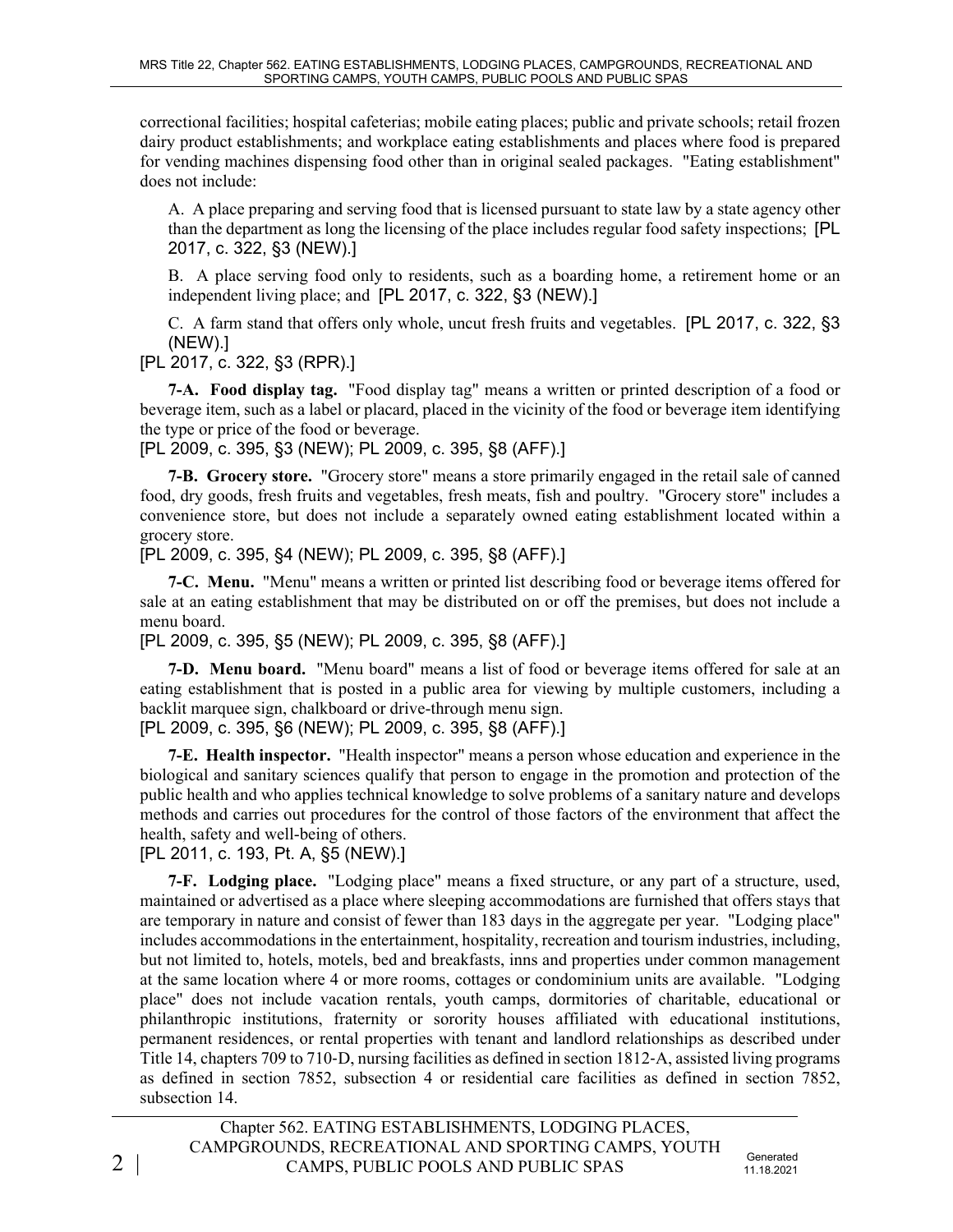[PL 2021, c. 125, §4 (AMD).]

**7-G. Indirect compensation.** "Indirect compensation" means nonmonetary consideration provided to a consumer or patron.

[PL 2021, c. 125, §5 (NEW).]

**8. Mobile eating place.** "Mobile eating place" means a mobile vehicle designed and constructed to transport, prepare, sell or serve food at a number of sites and capable of being moved from its serving site at any time.

[PL 1975, c. 496, §3 (NEW).]

**9. Mobile home.**  [PL 1983, c. 553, §18 (RP).]

**10. Mobile home park.**  [PL 1983, c. 553, §18 (RP).]

**10-A. Public pool.** "Public pool" means any constructed or prefabricated pool other than a residential pool or medical facility pool that is intended to be used for swimming, recreational bathing or wading and is operated by an owner, lessee, tenant or concessionaire or by a person licensed by the department whether or not a fee is charged for use. "Public pool" includes a pool on the premises of a child care facility that is licensed or required to be licensed under section 8301‑A. [PL 2011, c. 193, Pt. A, §7 (NEW).]

**10-B. Public spa.** "Public spa" means any constructed spa other than a residential spa or medical facility spa.

[PL 2011, c. 193, Pt. A, §8 (NEW).]

**10-C. Permanent residence.** "Permanent residence" means the primary location where a person lives 183 days or more in a year in the aggregate, as determined in accordance with department rule. [PL 2021, c. 125, §6 (NEW).]

**11. Recreational camp or sporting camp.** "Recreational camp" or "sporting camp" means a building or group of buildings devoted primarily to the offering of eating and lodging facilities to guests only, with 4 or more rooms or cottages for rent, for a fee to persons seeking recreation, including snowmobiling, hunting, fishing and similar activities, not including programs overseen by employees or volunteers of municipalities and educational institutions when the activities generally take place at municipal or institutional properties and buildings.

[PL 2021, c. 125, §7 (AMD).]

**12. Sanitarian.**  [PL 2011, c. 193, Pt. A, §10 (RP).]

**13. Vending machine establishment.** 

[PL 2011, c. 193, Pt. A, §11 (RP).]

**14. Vending machine.** "Vending machine" means any self-service device offered for public use that, upon insertion of money or by other similar means, dispenses unit servings of food other than in original sealed packages without the necessity of replenishing the device between vending operations. [PL 2011, c. 193, Pt. A, §12 (AMD).]

**15. Retail frozen dairy product establishment.** "Retail frozen dairy product establishment" means any place, premise or establishment and any part thereof where frozen dairy products, such as ice cream, frozen custard, ice milk, sherbert, ices and related food products are prepared for consumption on or off premises.

[PL 1979, c. 672, Pt. A, §60 (NEW).]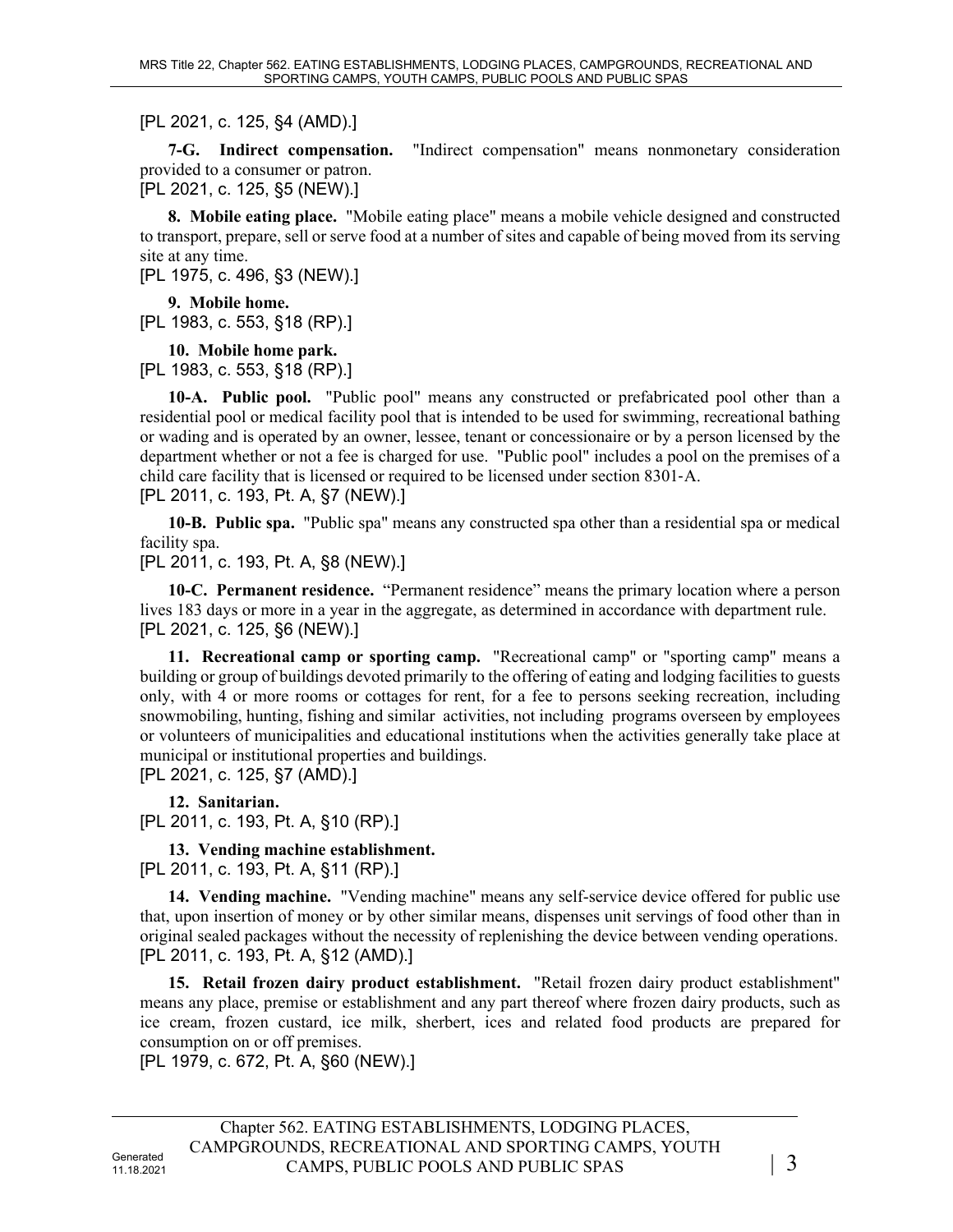**16. Youth camp.** "Youth camp" means a combination of program and facilities established for the primary purpose of providing an outdoor group living experience for children with social, recreational, spiritual and educational objectives and operated and used for 5 or more consecutive days during one or more seasons of the year. "Youth camp" includes day camps, residential camps and trip and travel camps. "Youth camp" does not include programs overseen by employees or volunteers of municipalities and educational institutions when the activities generally take place at municipal or institutional properties and buildings.

## [PL 2021, c. 125, §8 (AMD).]

**17. Vacation rental.** "Vacation rental" means a residential property that is rented for vacation, leisure or recreation purposes for a day, a week or a month, and typically under 30 days but not for more than an entire summer or winter season, to a person who has a place of permanent residence to which the person intends to return.

[PL 2013, c. 264, §5 (NEW).]

### SECTION HISTORY

PL 1975, c. 293, §4 (AMD). PL 1975, c. 496, §3 (NEW). PL 1979, c. 30, §1 (AMD). PL 1979, c. 672, §§A59,60 (AMD). PL 1983, c. 553, §18 (AMD). PL 2003, c. 689, §§B6,7 (REV). PL 2009, c. 211, Pt. A, §§1-3 (AMD). PL 2009, c. 395, §§1-6 (AMD). PL 2009, c. 395, §8 (AFF). PL 2011, c. 193, Pt. A, §§1-13 (AMD). PL 2013, c. 264, §§3-5 (AMD). PL 2017, c. 322, §§2, 3 (AMD). PL 2021, c. 125, §§3-8 (AMD).

### **§2492. License required**

**1. License required.** A person, corporation, firm or copartnership may not conduct, control, manage or operate the following establishments for compensation or indirect compensation without a license issued by the department:

A. An eating establishment; [PL 2003, c. 452, Pt. K, §20 (NEW); PL 2003, c. 452, Pt. X, §2 (AFF).]

- B. [PL 2017, c. 322, §4 (RP).]
- C. A lodging place; [PL 2003, c. 452, Pt. K, §20 (NEW); PL 2003, c. 452, Pt. X, §2 (AFF).]
- D. A recreational camp or sporting camp; [PL 2011, c. 193, Pt. A, §14 (AMD).]
- E. A campground; [PL 2011, c. 193, Pt. A, §14 (AMD).]
- F. A youth camp; [PL 2011, c. 193, Pt. A, §14 (AMD).]
- G. A public pool; or [PL 2011, c. 193, Pt. A, §14 (NEW).]
- H. A public spa. [PL 2011, c. 193, Pt. A, §14 (NEW).]

Licenses issued must be displayed in a place readily visible to customers or other persons using a licensed establishment.

[PL 2021, c. 125, §9 (AMD).]

**2. Violation.** A person, corporation, firm or copartnership may not:

A. Violate subsection 1; or [PL 2003, c. 452, Pt. K, §20 (NEW); PL 2003, c. 452, Pt. X, §2 (AFF).]

B. Violate subsection 1 after having previously violated subsection 1. [PL 2003, c. 452, Pt. K, §20 (NEW); PL 2003, c. 452, Pt. X, §2 (AFF).]

[PL 2003, c. 452, Pt. K, §20 (NEW); PL 2003, c. 452, Pt. X, §2 (AFF).]

**3. Campground; presumption.** If a campground consists of 5 or more tents or recreational vehicles on a commercial lot, regardless of fees charged, it is presumed that the owner or renter of the

11.18.2021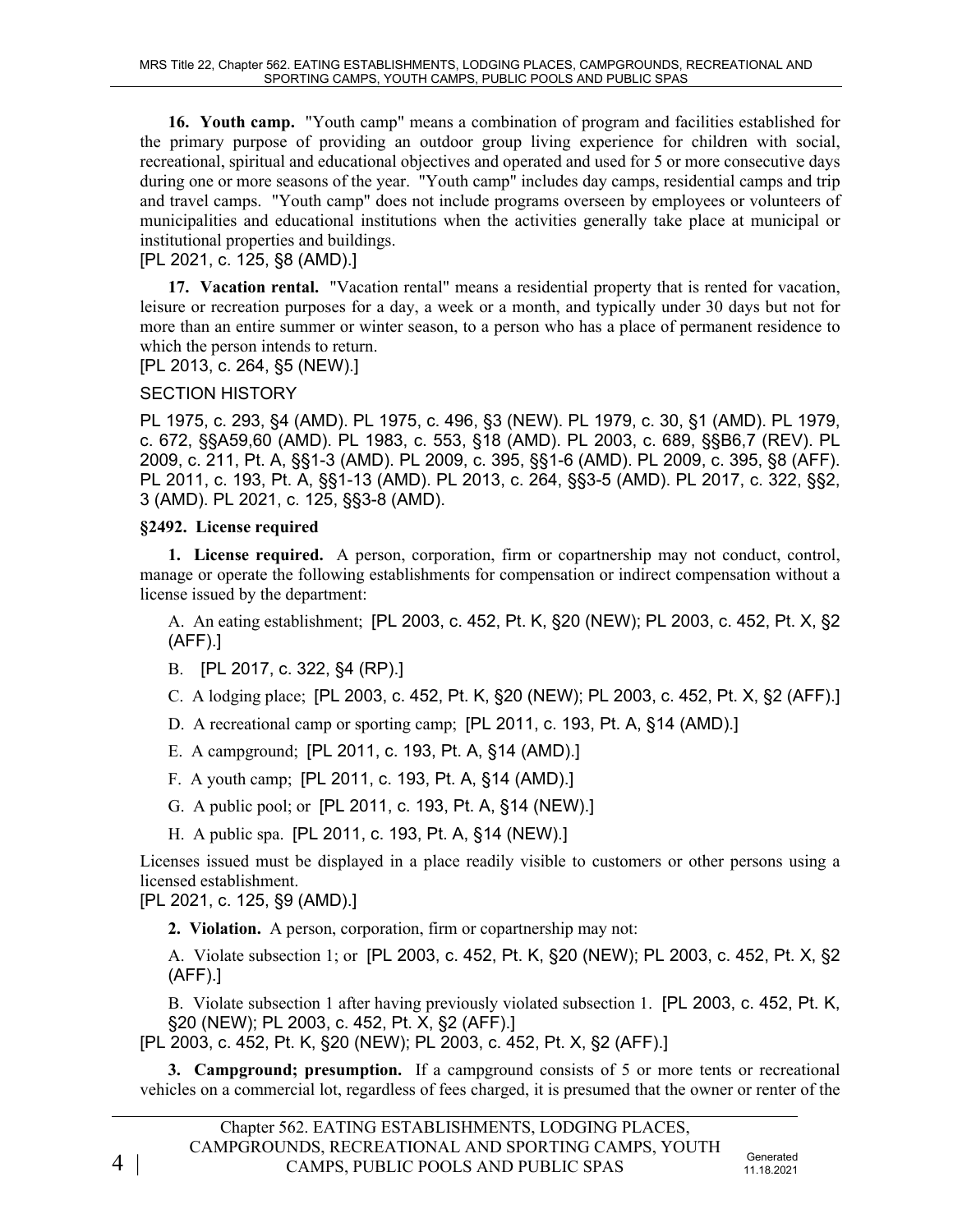lot is receiving compensation for the use of a campground. The owner or renter may rebut the presumption if the owner or renter presents a preponderance of evidence to the contrary. [PL 2021, c. 125, §10 (AMD).]

#### SECTION HISTORY

PL 1975, c. 496, §3 (NEW). PL 1979, c. 30, §2 (AMD). PL 1983, c. 553, §19 (AMD). PL 2003, c. 452, §K20 (RPR). PL 2003, c. 452, §X2 (AFF). PL 2009, c. 211, Pt. A, §§4-6 (AMD). PL 2011, c. 193, Pt. A, §§14, 15 (AMD). PL 2017, c. 322, §4 (AMD). PL 2021, c. 125, §§10, 9 (AMD).

## **§2493. Applicant**

Any person, corporation, firm or copartnership desiring a license shall submit satisfactory evidence of his, her or its ability to comply with the minimum standards of this chapter and all regulations adopted thereunder. [PL 1975, c. 496, §3 (NEW).]

## SECTION HISTORY

PL 1975, c. 496, §3 (NEW).

## **§2494. Fees**

Each application for, or for renewal of, a license to operate an eating establishment, lodging place, recreational camp, youth camp, public pool, public spa or campground within the meaning of this chapter must be accompanied by a fee, appropriate to the size of the establishment, place, camp, pool, spa or area of the licensee, determined by the department and not to exceed the fees listed below. All fees collected by the department must be deposited into a special revenue account established for this purpose. No such fee may be refunded. No license may be assignable or transferable. The fees may not exceed: [PL 2021, c. 125, §11 (AMD).]

**1. One hundred dollars.** One hundred dollars for:

A. Public schools governed by a school board of an administrative unit; [PL 1987, c. 838, §1 (NEW).]

B. Private secondary schools approved for tuition when school enrollments are at least 60% publicly funded students as determined by the previous school year's October to April average enrollment; and [PL 1987, c. 838, §1 (NEW).]

C. Schools operated by an agency of State Government for the education of children in unorganized territories; [PL 1987, c. 838, §1 (NEW).]

[PL 2003, c. 673, Pt. X, §1 (AMD).]

**2. One hundred dollars.** One hundred dollars for an establishment that is located in a municipality that requires local inspections of establishments to cover the costs of standardizing inspection practices; administrative licensing and maintaining a centralized database; ongoing training, investigation, compliance and technical assistance; and legal interpretation and advice; and [PL 2021, c. 125, §12 (AMD).]

**3. Three hundred dollars.** Three hundred dollars for all other establishments, places and camps not included in subsection 1 or 2.

[PL 2009, c. 589, §2 (AMD).]

All such fees are for the license, one licensure inspection and one follow-up inspection. When additional inspections are required to determine an applicant's eligibility for licensure, the department is authorized through its rules to charge an additional fee not to exceed \$100 to cover the costs of each additional inspection or visit. Failure to pay such charges within 30 days of the billing date constitutes grounds for revocation of the license, unless an extension for a period not to exceed 60 days is granted in writing by the commissioner. [PL 2011, c. 375, §1 (AMD).]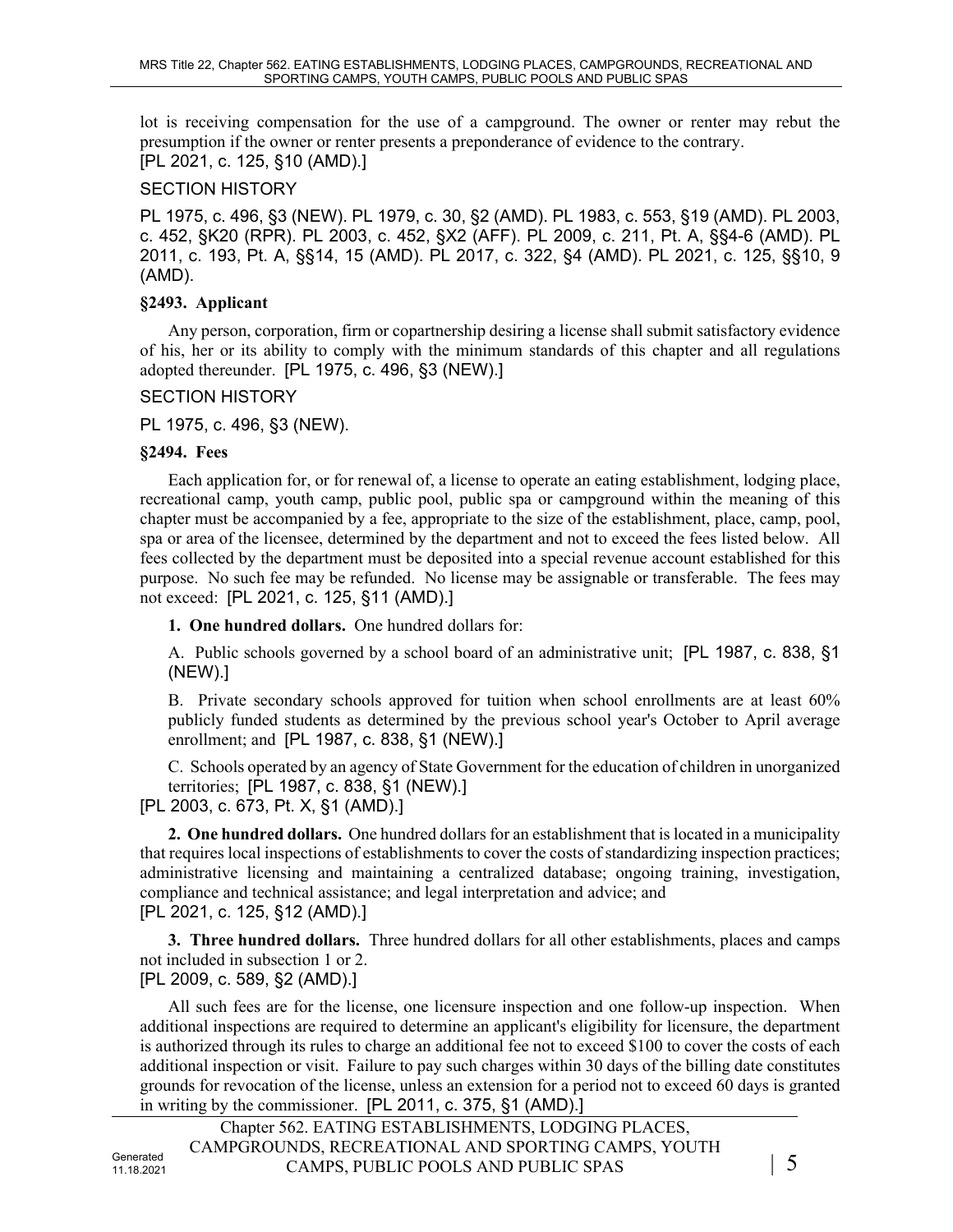#### SECTION HISTORY

PL 1975, c. 496, §3 (NEW). PL 1981, c. 703, §§A17,A18 (AMD). PL 1983, c. 553, §20 (AMD). PL 1987, c. 838, §1 (AMD). PL 2003, c. 673, §X1 (AMD). PL 2007, c. 539, Pt. F, §1 (AMD). PL 2009, c. 211, Pt. A, §7 (AMD). PL 2009, c. 589, §2 (AMD). PL 2011, c. 193, Pt. B, §§1, 2 (AMD). PL 2011, c. 375, §1 (AMD). PL 2017, c. 322, §5 (AMD). PL 2021, c. 125, §§11, 12 (AMD).

#### **§2495. Issuance of licenses**

The department shall, within 30 days following receipt of a complete application, issue an annual license to operate any eating establishment, lodging place, recreational camp, youth camp, campground, public pool or public spa that is found to comply with this chapter and the rules adopted by the department. [PL 2021, c. 125, §13 (AMD).]

When any applicant is found, based upon an inspection by the department or by municipal inspection made according to section 2499, not in compliance with the requirements of this chapter or departmental rules adopted and approved pursuant to section 2496 or 2499, subsection 1, the department may refuse issuance of the license and shall issue a conditional license, except when conditions are found that present a serious danger to the health and safety of the public. The department may issue only one conditional license per applicant, which is valid for up to one year. Failure by the conditional licensee to meet the conditions specified by the department permits the department to void the conditional license. [PL 2021, c. 125, §13 (AMD).]

The conditional license is void when the department has delivered in hand or by certified mail a written notice to the conditional licensee or, if the licensee cannot be reached for service in hand or by certified mail, has left notice thereof at the facility. [PL 2021, c. 125, §13 (AMD).]

A conditional licensee may apply for an annual license if the conditional license is voided or expires. A conditional licensee must meet all conditions before applying for an annual license. [PL 2021, c. 125, §13 (NEW).]

The department may redistribute expiration dates for new and renewed licenses to provide for comparable distribution of licenses on a quarterly basis throughout the year and shall prorate the fees for licenses with a term less or more than one year. The prescribed fee must accompany the application for a new license or the renewal of a license. [PL 2021, c. 125, §13 (AMD).]

Licenses must be renewed annually and upon payment of the prescribed fee, including late fees, additional inspection fees and fines if assessed, and subject to compliance with rules of the department and with this chapter. The department shall provide licensees with notice of the need for renewal and necessary forms no less than 30 days prior to the expiration of the license. [PL 2021, c. 125, §13 (AMD).]

The issuance of the license provided for in this chapter does not provide exemption from other state or local laws, ordinances or rules, notwithstanding any other provision of law. [PL 2021, c. 125, §13 (AMD).]

Licenses erroneously issued by the department are void and must be returned to the department on demand in a notice delivered by hand or by certified mail to the licensee. For cause, the department may revoke or suspend any license pursuant to section 2500. [PL 2021, c. 125, §13 (AMD).]

#### SECTION HISTORY

PL 1975, c. 496, §3 (NEW). PL 1977, c. 459 (AMD). PL 1981, c. 203, §1 (RPR). PL 1983, c. 553, §21 (AMD). PL 2003, c. 673, §X2 (AMD). PL 2009, c. 211, Pt. A, §8 (AMD). PL 2011, c. 193, Pt. B, §3 (AMD). PL 2017, c. 322, §6 (AMD). PL 2021, c. 125, §13 (AMD).

#### **§2496. Rules and policies**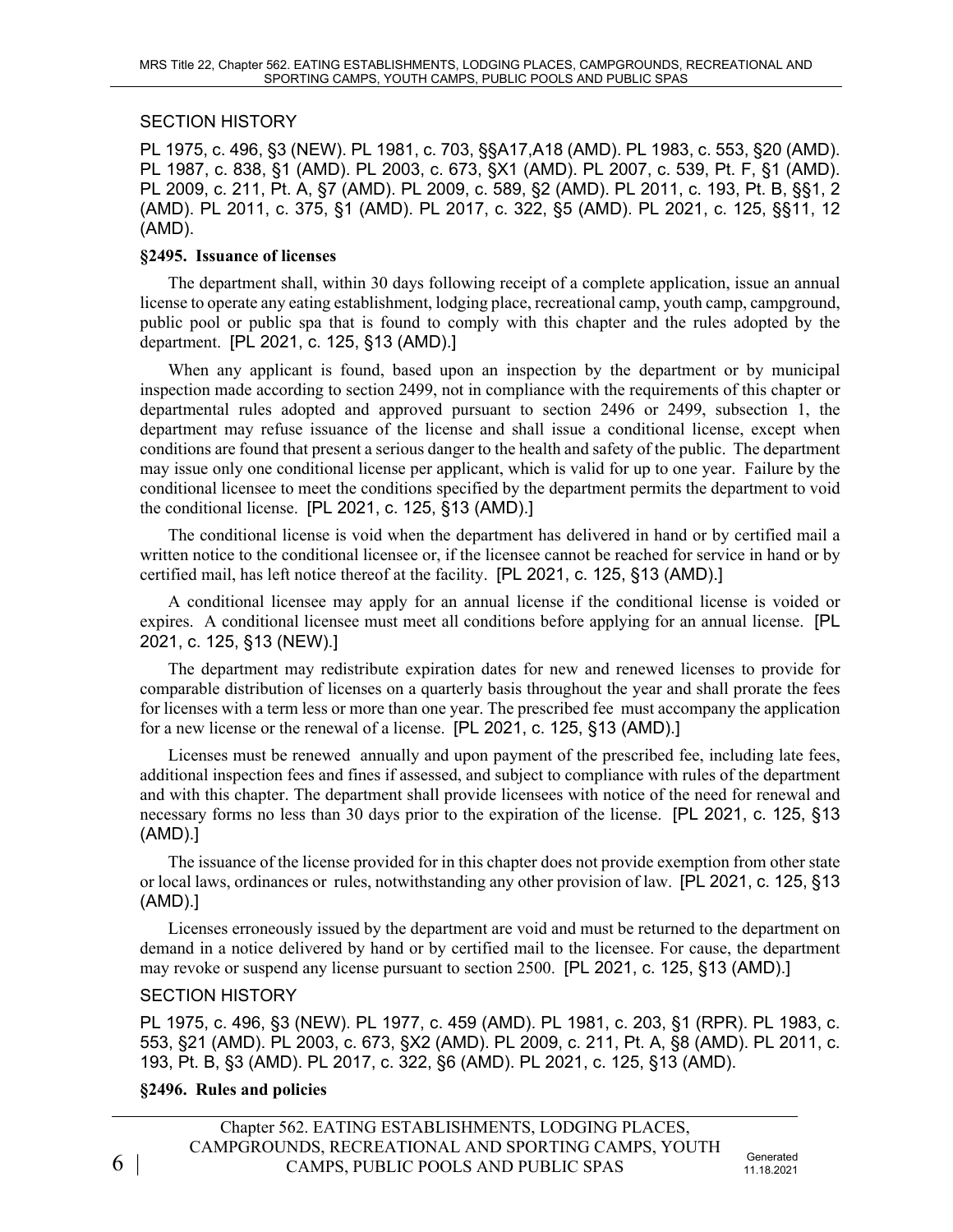**1. Department rulemaking.** The department is authorized and empowered to make and enforce all necessary rules and regulations for the administration of this chapter, and may rescind or modify such rules and regulations from time to time as may be in the public interest, insofar as such action is not in conflict with any of the provisions of this chapter. Rules adopted pursuant to this subsection are routine technical rules as defined in Title 5, chapter 375, subchapter 2-A. [PL 2005, c. 140, §1 (NEW).]

**2. Youth camps; emergency medication.** A youth camp must have a written policy authorizing campers to self-administer emergency medication, including, but not limited to, an asthma inhaler or an epinephrine autoinjector as defined in section 2150‑F, subsection 3. The written policy must include the following requirements:

A. A camper who self-administers emergency medication must have the prior written approval of the camper's primary health care provider and the camper's parent or guardian; [PL 2005, c. 140, §1 (NEW).]

B. The camper's parent or guardian must submit written verification to the youth camp from the camper's primary health care provider confirming that the camper has the knowledge and the skills to safely self-administer the emergency medication in camp; [PL 2009, c. 211, Pt. A, §9 (AMD).]

C. The youth camp health staff must evaluate the camper's technique to ensure proper and effective use of the emergency medication in camp; and [PL 2009, c. 211, Pt. A, §9 (AMD).]

D. The emergency medication must be readily available to the camper. [PL 2005, c. 140, §1 (NEW).]

[PL 2019, c. 560, §4 (AMD).]

SECTION HISTORY

PL 1975, c. 496, §3 (NEW). PL 1977, c. 694, §351 (AMD). PL 1999, c. 727, §1 (AMD). PL 2005, c. 140, §1 (RPR). PL 2009, c. 211, Pt. A, §9 (AMD). PL 2019, c. 560, §4 (AMD).

#### **§2497. Right of entry, inspection and determination of compliance**

The department and any duly designated officer or employee of the department have the right, without an administrative inspection warrant, to enter upon and into the premises of any establishment licensed pursuant to this chapter at any reasonable time in order to determine the state of compliance with this chapter and any rules in force pursuant to this chapter. Such right of entry and inspection extends to any premises that the department has reason to believe is being operated or maintained without a license but no such entry and inspection of any premises may be made without the permission of the owner or person in charge unless a search warrant is obtained authorizing entry and inspection. The department and any duly designated officer or employee of the department do not have the right to enter, for inspection under this chapter, upon and into the premises of any establishment that is licensed under chapter 551, subchapter 1. [PL 2011, c. 375, §2 (AMD).]

Determination of compliance with this chapter and any rules adopted pursuant to this chapter must be made at least once every 2 years by inspection or other method as determined by the department. [PL 2011, c. 375, §2 (AMD).]

#### SECTION HISTORY

PL 1975, c. 496, §3 (NEW). PL 1979, c. 672, §A61 (AMD). PL 1985, c. 771, §5 (AMD). PL 1987, c. 838, §2 (AMD). PL 1991, c. 528, §J4 (AMD). PL 1991, c. 528, §RRR (AFF). PL 1991, c. 591, §J4 (AMD). PL 2011, c. 375, §2 (AMD).

#### **§2498. Fines and penalties**

**1. Authorization.** The department is authorized to impose one or more of the following sanctions when a violation of this chapter, or rules enacted pursuant to this chapter, occurs and the department

|                         | Chapter 562. EATING ESTABLISHMENTS, LODGING PLACES, |                |
|-------------------------|-----------------------------------------------------|----------------|
| Generated<br>11.18.2021 | CAMPGROUNDS, RECREATIONAL AND SPORTING CAMPS, YOUTH |                |
|                         | CAMPS, PUBLIC POOLS AND PUBLIC SPAS                 | $\overline{7}$ |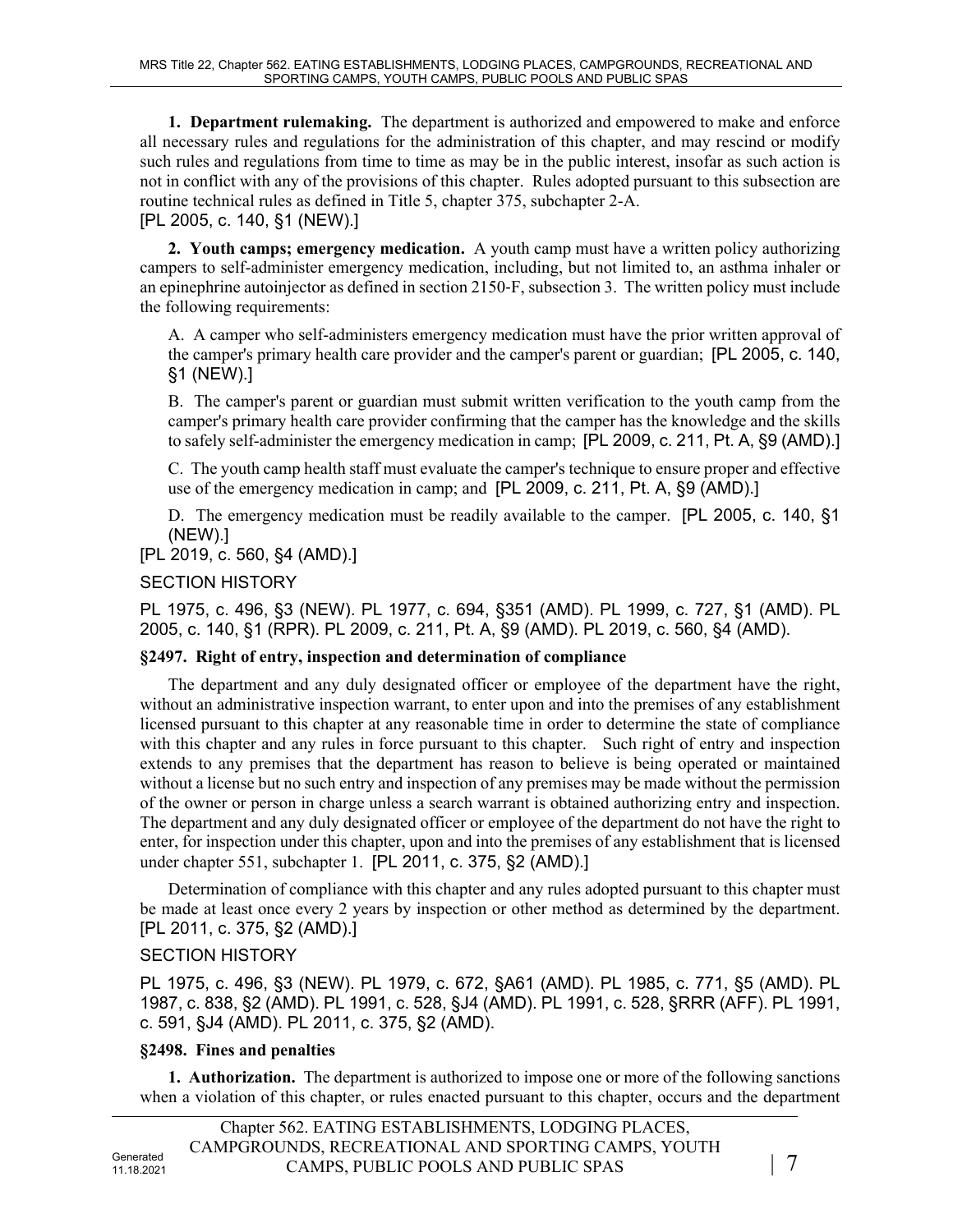determines that a sanction is necessary and appropriate to ensure compliance with state licensing rules or to protect the public health.

A. The department may impose penalties for violations of this chapter, or the rules adopted pursuant to this chapter, on any eating establishment, lodging place, recreational camp, youth camp, public pool or public spa or campground. The penalties may not be greater than \$100 for each violation. Each day that the violation remains uncorrected may be counted as a separate offense. Penalties may be imposed for each violation of the rules. [PL 2017, c. 322, §7 (AMD).]

B. The department may direct an eating establishment, lodging place, recreational camp, youth camp, public pool or public spa or campground to correct any violations in a manner and within a time frame that the department determines is appropriate to ensure compliance with state rules or to protect the public health. Failure to correct violations within the time frames constitutes a separate finable violation. [PL 2017, c. 322, §7 (AMD).]

C. The department may impose penalties up to \$5,000 on any person, corporation, firm or copartnership that operates any eating establishment, lodging place, recreational camp, youth camp, public pool or public spa or campground without an active, valid license, as determined by the department. Each day any such person, corporation, firm or copartnership operates without an active, valid license constitutes a separate offense. [PL 2021, c. 125, §14 (AMD).]

D. In the event of any violation of this section or any rule pursuant to this chapter, the Attorney General may seek to enjoin a further violation, in addition to any other remedy. [PL 1991, c. 528, Pt. J, §5 (NEW); PL 1991, c. 528, Pt. RRR (AFF); PL 1991, c. 591, Pt. J, §5 (NEW).]

E. A person, corporation, firm or copartnership that fails to pay a penalty imposed pursuant to this chapter:

(1) May be referred to the Attorney General for appropriate enforcement action; and

(2) In addition to all fines and penalties imposed pursuant to this chapter, is liable for any interest, costs and fees incurred by the department, including attorney's fees. [PL 2013, c. 264, §6 (NEW).]

[PL 2021, c. 125, §14 (AMD).]

**2. Schedule of penalties.** The department shall establish a schedule of penalties according to the nature and duration of the violation.

[PL 1991, c. 528, Pt. J, §5 (NEW); PL 1991, c. 528, Pt. RRR (AFF); PL 1991, c. 591, Pt. J, §5 (NEW).]

**3. Enforcement and appeal.** Enforcement and appeal of this section is as follows.

A. The department may impose any fine in conformity with the Maine Administrative Procedure Act, Title 5, chapter 375, subchapter IV, providing the licensee the opportunity for an administrative hearing. [PL 1991, c. 528, Pt. J, §5 (NEW); PL 1991, c. 528, Pt. RRR (AFF); PL 1991, c. 591, Pt. J, §5 (NEW).]

B. Licensees that are fined pursuant to this chapter are required to pay the department the amount of the penalties. If a licensee has not paid any collectible fines by the time of its license renewal, the department may collect such fines by requiring their payment prior to the processing of any license renewal application. An appeal of the department's decision to fine a licensee stays the collection of any fine. Interest must accrue on fines at a rate described in Title 14, section 1602‑B prior to the completion of any appeal. After the completion of any appeal process or after any appeal period has passed, interest must accrue pursuant to Title 14, section 1602-C. [PL 2003, c. 460, §11 (AMD).]

[PL 2003, c. 460, §11 (AMD).]

SECTION HISTORY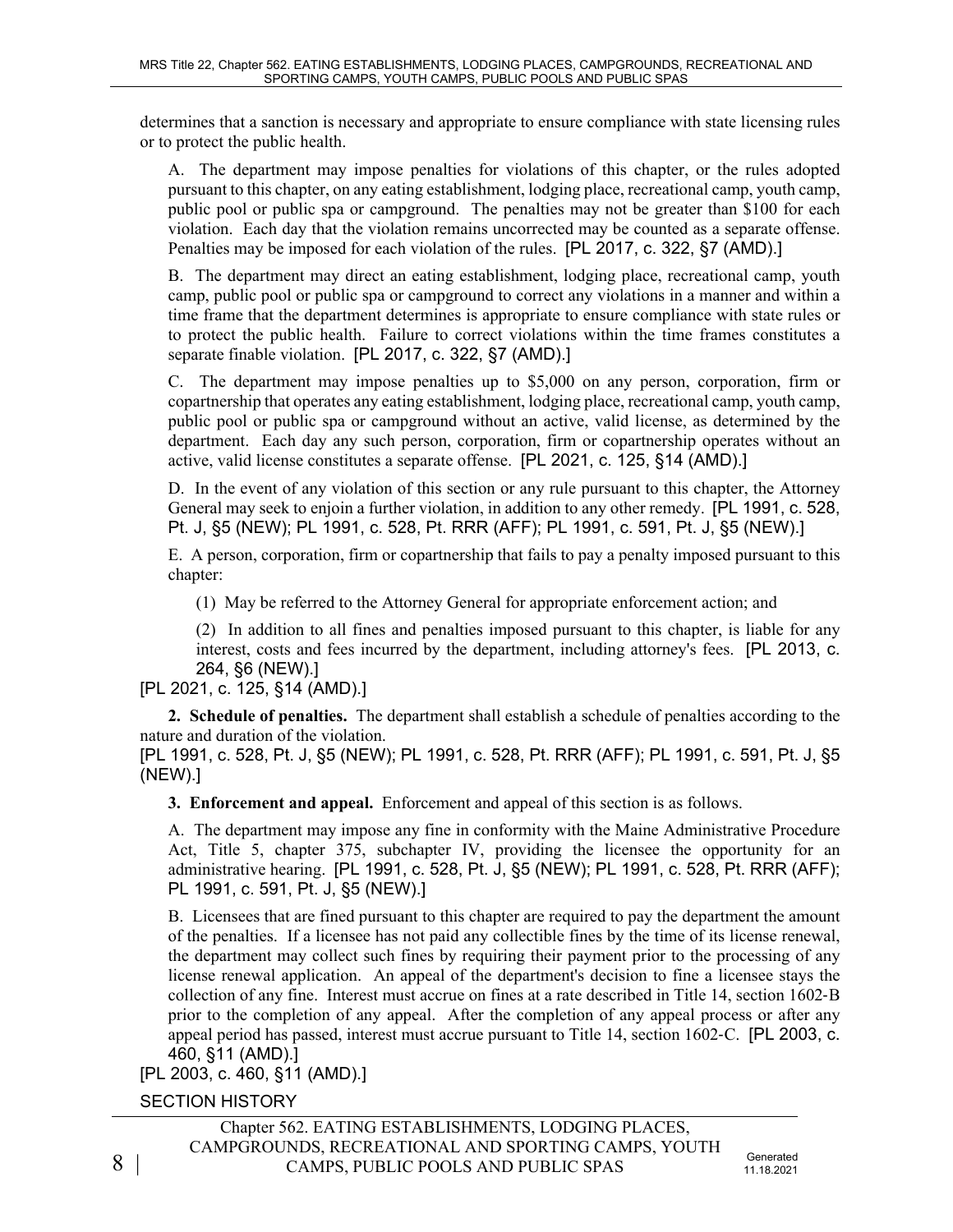PL 1975, c. 496, §3 (NEW). PL 1983, c. 553, §22 (AMD). PL 1991, c. 528, §J5 (RPR). PL 1991, c. 528, §RRR (AFF). PL 1991, c. 591, §J5 (RPR). PL 2003, c. 460, §11 (AMD). PL 2003, c. 673, §X3 (AMD). RR 2005, c. 2, §17 (COR). PL 2005, c. 481, §1 (AMD). PL 2009, c. 211, Pt. A, §§10-12 (AMD). PL 2011, c. 193, Pt. B, §§4-6 (AMD). PL 2013, c. 264, §6 (AMD). PL 2017, c. 322, §7 (AMD). PL 2021, c. 125, §14 (AMD).

#### **§2499. Municipal inspections**

Notwithstanding any other provisions of this chapter, in order to ensure statewide uniformity in health standards, health inspector certification and the maintenance of inspection report records, a municipality must have been delegated authority by the department to conduct inspections and demonstrated adherence to requirements under this section prior to performing any municipal inspections under such authority. Any municipal inspection of an establishment under this section conducted by a municipality that has not been delegated authority is void. The department may issue a license to an establishment as defined in section 2491 on the basis of an inspection performed by a health inspector who works for and is compensated by the municipality in which such an establishment is located, but only if the following conditions have been met. [PL 2011, c. 589, §1 (RPR).]

**1. Adopted rules; code of standards.** The municipality involved has adopted ordinances or a code of standards for the establishments that has been approved by the department and that is consistent with the rules used by the department for the issuance of licenses in effect at the time of inspection. [PL 2011, c. 295, §2 (AMD).]

**2. Qualified to make inspections.** A municipally employed health inspector may not make inspections under the provisions of this chapter unless certified as qualified by the Commissioner of Health and Human Services.

[PL 2011, c. 193, Pt. B, §7 (AMD).]

**3. Inspection to ascertain intent.** The department may from time to time inspect such municipally inspected establishments to ascertain that the intent of these statutes is being followed. [PL 1975, c. 496, §3 (NEW).]

**4. Inspection reports.** The municipalities shall furnish electronic copies of its inspection reports in a format and on a schedule determined by the department. [PL 2011, c. 193, Pt. A, §16 (AMD).]

**5. Charge.** Municipalities may not charge the department for performing such inspections. [PL 1975, c. 496, §3 (NEW).]

**6. License fee.** When a license is issued to an establishment, as described in section 2492, subsection 1, located in a municipality to which authority to conduct inspection has been delegated by the department as specified in this section, the requirement for payment of a license fee by the establishment to the department as set forth in section 2494 must be waived. However, the licensee is required to pay the department a sum not to exceed \$100 to cover the costs of standardizing inspection practices; administrative licensing and maintaining a centralized database; ongoing training, investigation, compliance and technical assistance; and legal interpretation and advice. [PL 2021, c. 125, §15 (AMD).]

**7. Licenses.** Licenses issued under this section must be displayed, renewed and in every other way treated the same as licenses issued under this chapter on the basis of inspection by the department. [PL 2003, c. 673, Pt. X, §5 (AMD).]

**8. Certification.** Certification of municipally employed health inspectors must be in accordance with standards set by the commissioner and be for a period of 3 years. [PL 2011, c. 193, Pt. B, §8 (AMD).]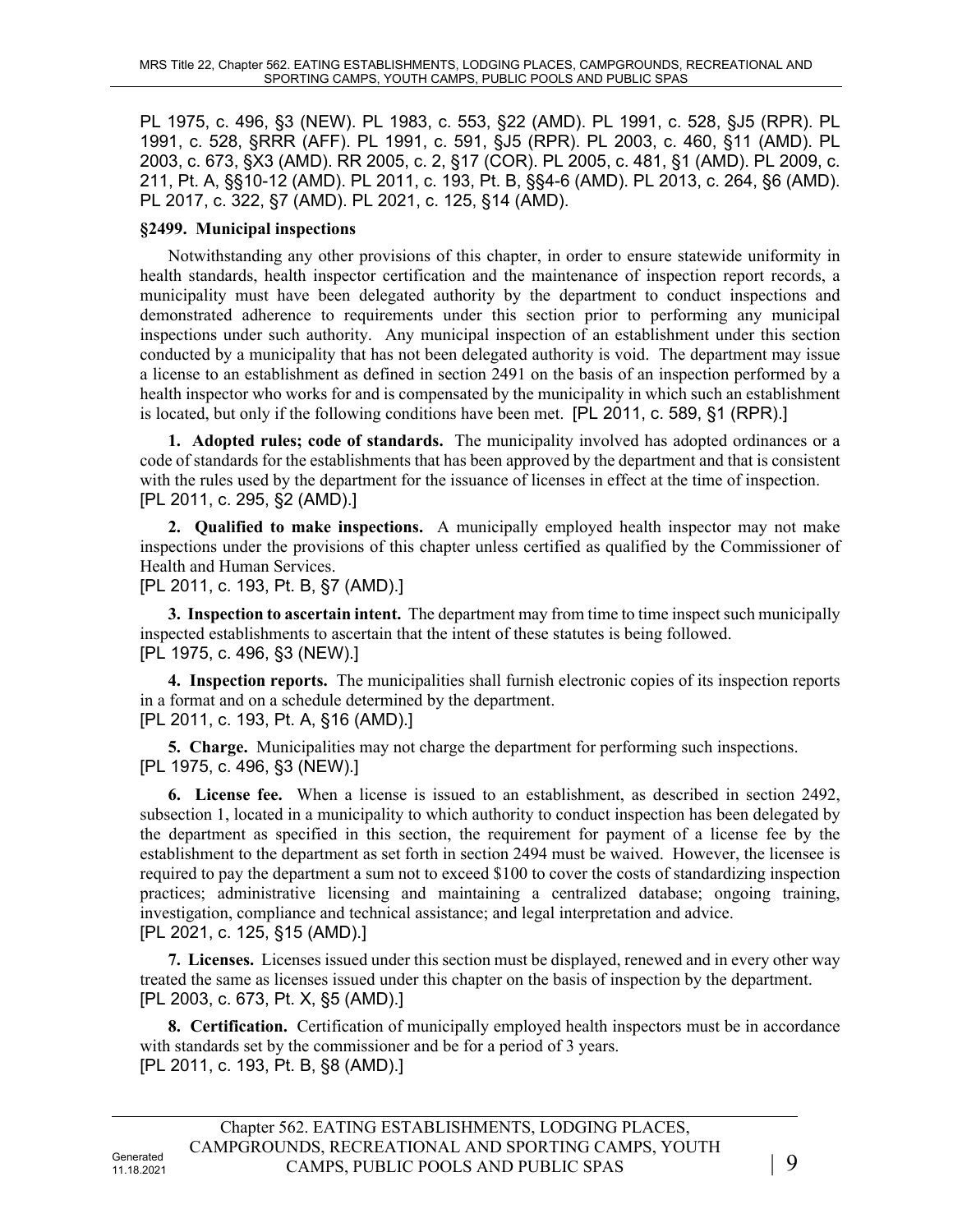**9. Delegation renewal.** Beginning January 1, 2005, and every 3 years thereafter, the department shall review the inspection program of the municipalities to which authority to conduct inspections has been delegated. The process for the delegation of this authority and other such provisions describing the assignment of and removal of this delegation of authority must be established by rule and must include, but not be limited to, staff competency, enforcement and compliance history, inspection practices and reporting practices. Rules adopted pursuant to this subsection are routine technical rules pursuant to Title 5, chapter 375, subchapter 2‑A.

[PL 2011, c. 193, Pt. A, §18 (AMD).]

### SECTION HISTORY

PL 1975, c. 293, §4 (AMD). PL 1975, c. 496, §3 (NEW). PL 1981, c. 703, §A19 (AMD). PL 2003, c. 673, §§X4-6 (AMD). PL 2003, c. 689, §B7 (REV). PL 2011, c. 193, Pt. A, §§16-18 (AMD). PL 2011, c. 193, Pt. B, §§7-9 (AMD). PL 2011, c. 295, §§1, 2 (AMD). PL 2011, c. 589, §1 (AMD). PL 2021, c. 125, §15 (AMD).

### **§2500. Suspension or revocation; appeals**

When the department believes a license should be suspended or revoked, it shall file a complaint with the District Court in conformity with the Maine Administrative Procedure Act. A person aggrieved by the refusal of the department to issue a license may request a hearing in conformity with the Maine Administrative Procedure Act. [PL 1977, c. 694, §352 (AMD); PL 1999, c. 547, Pt. B, §78 (AMD); PL 1999, c. 547, Pt. B, §80 (AFF).]

Whenever, upon inspection, conditions are found which violate this chapter or regulations adopted thereunder, or which may endanger the life, health or safety of persons living in or attending any licensed establishment under this chapter, the department may request an emergency suspension of license of the District Court pursuant to Title 4, section 184, subsection 6, and the court may grant suspension subject to reinstatement following a hearing before the court if cause is not shown. [PL 1999, c. 547, Pt. B, §41 (AMD); PL 1999, c. 547, Pt. B, §80 (AFF).]

## SECTION HISTORY

PL 1975, c. 496, §3 (NEW). PL 1977, c. 694, §352 (AMD). PL 1981, c. 203, §2 (AMD). PL 1999, c. 547, §§B41,78 (AMD). PL 1999, c. 547, §B80 (AFF).

## **§2500-A. Menu labeling for chain restaurants**

The provisions of this section apply to chain restaurants that are located in the State. [PL 2009, c. 395, §7 (NEW); PL 2009, c. 395, §8 (AFF).]

**1. Caloric information.** A chain restaurant shall state on a food display tag, menu or menu board the total amount of calories per serving of each food and beverage item listed for sale on the food display tag, menu or menu board. The statement of calories required in this subsection must be:

A. Clear and conspicuous; [PL 2009, c. 395, §7 (NEW); PL 2009, c. 395, §8 (AFF).]

B. Adjacent to or in close proximity and clearly associated with the item to which the statement refers; and [PL 2011, c. 691, Pt. D, §9 (AMD).]

C. Printed in a font and format at least as prominent in size and appearance as the name or the price of the item to which the statement refers. [PL 2011, c. 691, Pt. D, §9 (AMD).]

D. [PL 2011, c. 691, Pt. D, §9 (RP).]

As the statement of calories pertains to beer, wine and spirits, the statement must also meet the requirements of subsection 6.

[PL 2011, c. 691, Pt. D, §9 (AMD).]

10 |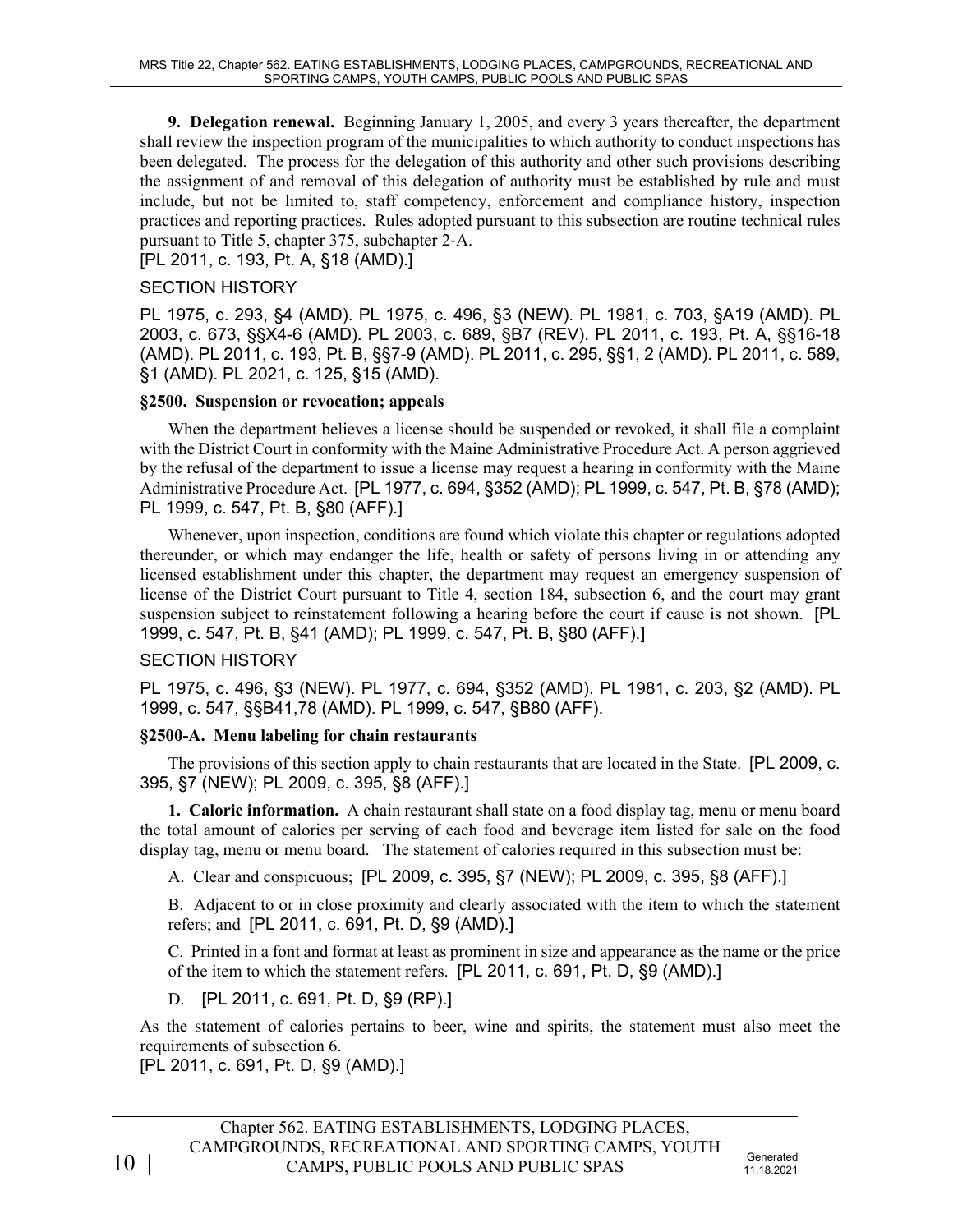**2. Determining caloric content.** The caloric content information required by subsection 1 must be determined on a reasonable basis and may be determined only once per standard menu item if the eating establishment follows a standardized recipe, trains to a consistent method of preparation and maintains a reasonably consistent portion size. For the purposes of this subsection a reasonable basis for determining caloric content means use of a recognized method for determining calorie content, including, but not limited to, nutrient databases, laboratory testing and other reliable methods of analysis. Caloric content may be rounded to the nearest 10 calories for caloric content above 50 calories and to the nearest 5 calories for caloric content of 50 calories and below.

[PL 2009, c. 395, §7 (NEW); PL 2009, c. 395, §8 (AFF).]

**3. Required statement.** A menu or menu board or written nutrition information provided to a customer by a chain restaurant must contain the following statement in a clear and conspicuous manner and in a prominent location: "To maintain a healthy weight, a typical adult should consume approximately 2,000 calories per day; however, individual calorie needs may vary." A menu, menu board or written nutrition information provided to a customer by a chain restaurant may include the following statement or a statement similar to the following: "Nutrition information is based upon standard recipes and product formulations; however, modest variations may occur due to differences in preparation, serving sizes, ingredients or special orders."

[PL 2009, c. 395, §7 (NEW); PL 2009, c. 395, §8 (AFF).]

**4. Different varieties.** For a food or beverage item that is listed as a single item but includes more than one variety, the caloric information required under subsection 1 for that item must be the median value of calories for all varieties offered for that item if the caloric information for each variety of the item is within 20% of the median for that item. If the caloric information required by subsection 1 for a variety of a food or beverage item is not within 20% of the median for that item, then the caloric information must be stated for each variety of that item. If a food display tag is used to identify a specific variety of a food or beverage item, the caloric information required by subsection 1 must be for that specific variety of the item.

[PL 2009, c. 395, §7 (NEW); PL 2009, c. 395, §8 (AFF).]

**5. Exceptions.** A chain restaurant is not required to provide information pursuant to subsection 1 for:

A. Food items served at a self-service salad bar or buffet; [PL 2009, c. 395, §7 (NEW); PL 2009, c. 395, §8 (AFF).]

B. An item offered for a limited time that appears on a menu, menu board or food display tag for less than 90 days per year; [PL 2009, c. 395, §7 (NEW); PL 2009, c. 395, §8 (AFF).]

C. A condiment or other item offered to a customer for general use without charge; [PL 2009, c. 395, §7 (NEW); PL 2009, c. 395, §8 (AFF).]

D. An item sold to a customer in a manufacturer's original sealed package that contains nutrition information as required by federal law; or [PL 2009, c. 395, §7 (NEW); PL 2009, c. 395, §8 (AFF).]

E. A custom order for a food or beverage item that does not appear on a menu, menu board or food display tag. [PL 2009, c. 395, §7 (NEW); PL 2009, c. 395, §8 (AFF).]

[PL 2009, c. 395, §7 (NEW); PL 2009, c. 395, §8 (AFF).]

**6. Alcoholic beverages.** A chain restaurant shall state on a food display tag, menu or menu board the average caloric value for beers, wines and spirits as established by the United States Department of Agriculture, Agriculture Research Service in the National Nutrient Database for Standard Reference. A food display tag, menu or menu board for beer, wine and spirits may include the following statement: "Signature drinks or liqueurs with added ingredients may contain increased caloric content." [PL 2009, c. 395, §7 (NEW); PL 2009, c. 395, §8 (AFF).]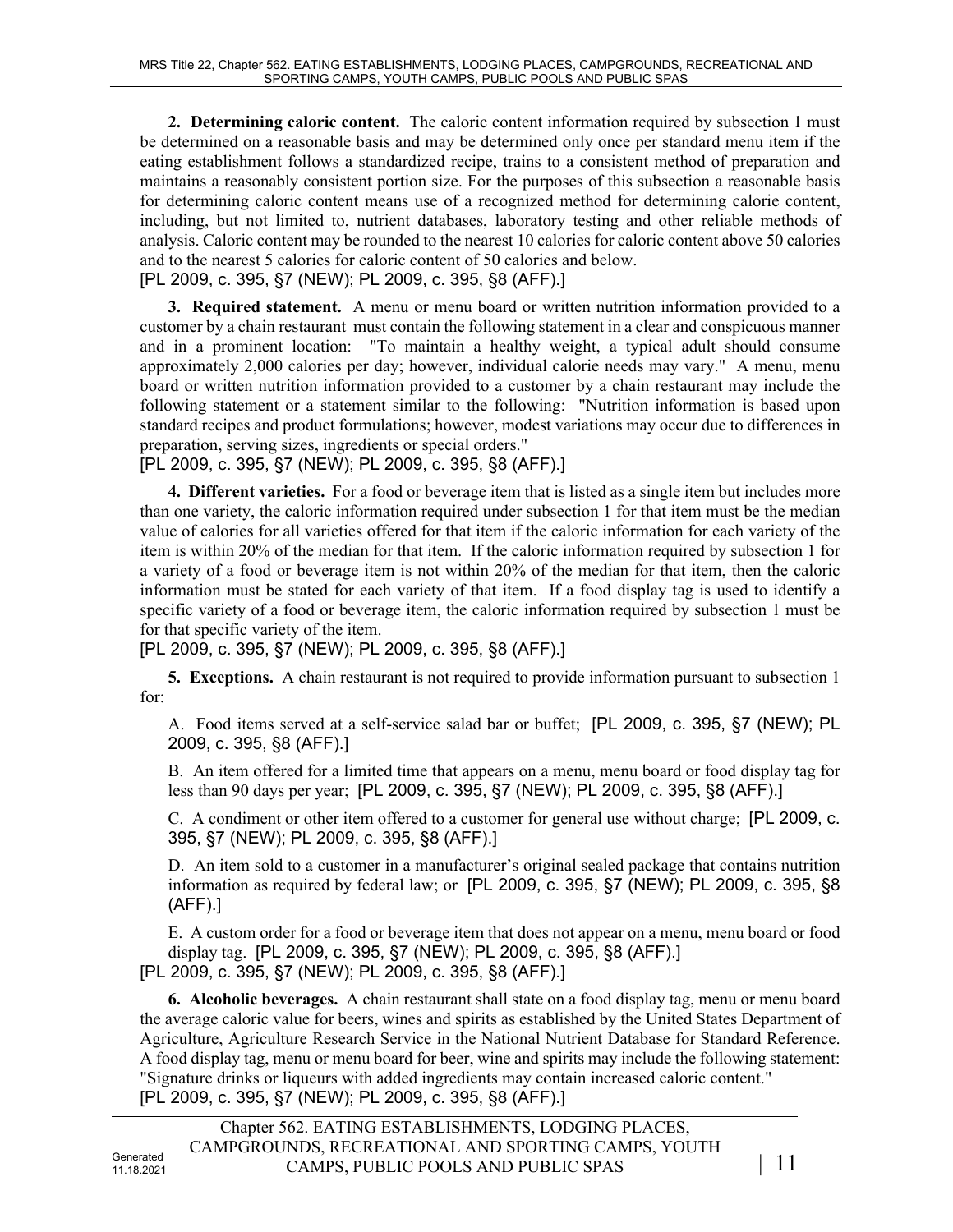**7. Compliance; enforcement.** The department or an agent authorized to inspect an eating establishment under section 2499 shall ensure compliance with the provisions of this section but is not required to verify the accuracy of the caloric information required by this section. Upon request a chain restaurant shall provide to the department documentation of the accuracy of the information required by subsection 1. A violation of this section is a violation of the Maine Unfair Trade Practices Act, enforceable against the owner or franchisee of the eating establishment, except that no private remedies exist under Title 5, section 213. This section may not be construed to create or enhance any claim, right of action or civil liability that did not exist under state law prior to the effective date of this subsection or limit any claim, right of action or civil liability that otherwise exists under state law. No private right of action arises out of this section. The only mechanism for enforcing this section is as provided in this subsection.

[PL 2009, c. 395, §7 (NEW); PL 2009, c. 395, §8 (AFF).]

**8. Uniformity of regulation; preemption.** To the extent consistent with federal law, the regulation of disclosure of caloric and nutritional information is a matter of statewide concern, and state law governing that disclosure occupies the whole field of regulation regarding disclosure by chain restaurants of nutritional information and requirements regarding the content required to be posted on menus, menu boards and food display tags. A local government may not adopt an ordinance regulating the dissemination of caloric or nutritional information or requiring information to be placed on menus, menu boards or food display tags by a chain restaurant, and any ordinance or regulation that violates this subsection is void and has no force or effect.

[PL 2009, c. 395, §7 (NEW); PL 2009, c. 395, §8 (AFF).]

## SECTION HISTORY

PL 2009, c. 395, §7 (NEW). PL 2009, c. 395, §8 (AFF). PL 2011, c. 691, Pt. D, §9 (AMD).

### **§2501. Exceptions**

Private homes are not deemed or considered lodging places and subject to a license when not more than 5 rooms are let; such private homes must post in a visible location in each rented room a card with the following statement in text that is easily readable in no less than 18-point boldface type of uniform font "This lodging place is not regulated by the State of Maine Department of Health and Human Services, Maine Center for Disease Control and Prevention." The homes must provide guests upon check-in with a notice containing the same information. A license is not required from vacation rentals, dormitories of charitable, educational or philanthropic institutions or fraternity and sorority houses affiliated with educational institutions, or private homes used in emergencies for the accommodation of persons attending conventions, fairs or similar public gatherings, nor from temporary eating establishments and temporary lodging places for the same, nor from railroad dining or buffet cars, nor from construction camps, nor from boarding houses and camps conducted in connection with wood cutting and logging operations, nor from any boarding care facilities or children's homes that are licensed under section 7801. [PL 2015, c. 494, Pt. D, §4 (AMD).]

Rooms and cottages are not deemed or considered lodging places and subject to a license where not more than 3 rooms and cottages are let. [PL 2011, c. 193, Pt. B, §10 (AMD).]

Stores or other establishments, where bottled soft drinks or ice cream is sold for consumption from the original containers only, and where no tables, chairs, glasses or other utensils are provided in connection with such sale, are not considered eating establishments. At such establishments, straws or spoons may be provided to aid in the consumption of such bottled soft drinks or ice cream, as long as they are supplied in original individual single service sterile packages. [PL 2011, c. 193, Pt. B, §10 (AMD).]

Nonprofit organizations including, but not limited to, 4-H Clubs, scouts and agricultural societies are exempt from department rules and regulations relating to dispensing foods and nonalcoholic

11.18.2021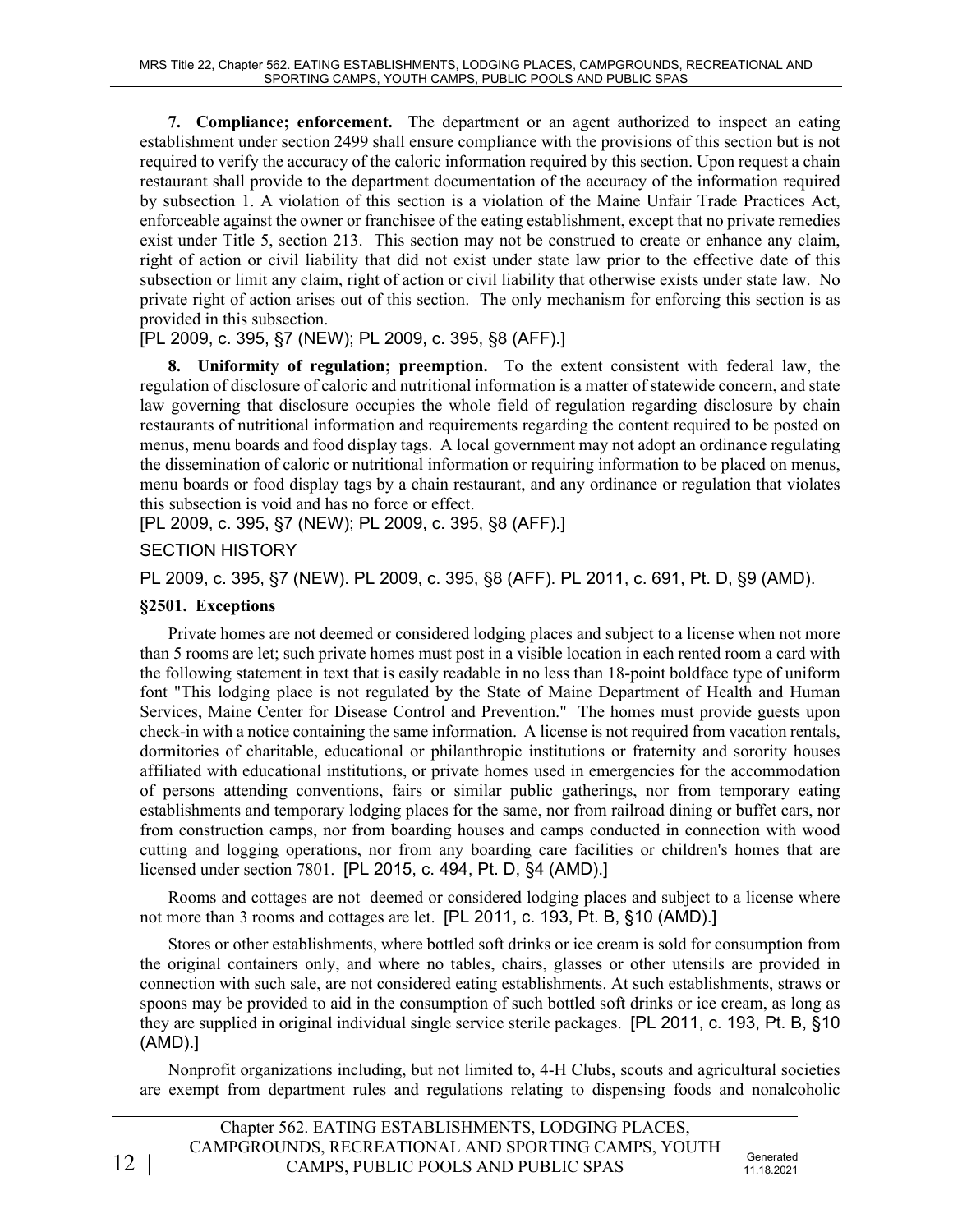beverages at not more than 12 public events or meals within one calendar year. [PL 2011, c. 193, Pt. B, §10 (AMD).]

## SECTION HISTORY

PL 1975, c. 496, §3 (NEW). PL 1977, c. 78, §148 (AMD). PL 2007, c. 428, §1 (AMD). PL 2011, c. 193, Pt. B, §10 (AMD). PL 2013, c. 264, §7 (AMD). PL 2015, c. 494, Pt. D, §4 (AMD).

#### **§2502. Transaction fee for electronic renewal of license**

The department may collect a transaction fee from a licensee who renews a license electronically under this chapter. The fee may not exceed the cost of providing the electronic license renewal service. The department may adopt rules necessary to implement this section. Rules adopted pursuant to this section are routine technical rules as defined in Title 5, chapter 375, subchapter 2-A. [PL 2009, c. 589, §3 (NEW).]

#### SECTION HISTORY

PL 2009, c. 589, §3 (NEW).

#### **§2503. Articles detained, embargoed and condemned**

Whenever a duly designated officer or employee of the department finds or has reason to believe that an establishment licensed under this chapter prepares or sells any food that is adulterated pursuant to section 2156 or misbranded pursuant to section 2157, an order detaining or embargoing that food may be issued to any person or persons with possession or control thereof and the officer or employee may affix or require the person to whom the order is directed to affix to such article a tag or other appropriate marking giving notice that such article is or is suspected of being adulterated or misbranded and has been detained or embargoed and warning all persons not to remove or dispose of such article by sale or otherwise until permission for removal or disposal is given by such officer or employee or the court. It is unlawful for any person to remove or dispose of such detained or embargoed article by sale or otherwise without such permission. Orders relating to detention and embargo issued pursuant to this chapter may not be considered licensing or an adjudicatory proceeding, as those terms are defined under Title 5, chapter 375. [PL 2021, c. 125, §16 (NEW).]

When any such officer or employee finds an article detained or embargoed under this section to be adulterated or misbranded, the officer or employee may petition the District Court or Superior Court in whose jurisdiction the article is detained or embargoed for a libel for condemnation of such article if the licensee is unwilling to dispose of the article. When such officer or employee has found that an article so detained or embargoed is not adulterated or misbranded, the officer or employee shall remove the tag or other marking. [PL 2021, c. 125, §16 (NEW).]

If the court finds that a detained or embargoed article is adulterated or misbranded, such article must, after entry of the decree, be destroyed at the expense of the claimant thereof, under the supervision of such officer or employee, and all court costs and fees and storage and other proper expenses must be taxed against the claimant of such article or the claimant's agent. When the adulteration or misbranding can be corrected by proper labeling or processing of the article, the court, after entry of the decree and after such costs, fees and expenses have been paid and a good and sufficient bond, conditioned that such article will be so labeled or processed, has been executed, may by order direct that such article be delivered to the claimant thereof for such labeling or processing under the supervision of an officer or employee of the department. The expense of such supervision must be paid by the claimant. Such bond must be returned to the claimant of the article on representation to the court by the commissioner that the article is no longer in violation of this chapter and that the expenses of such supervision have been paid. For purposes of this paragraph, proper labeling may include displaying required information by law, on a menu board, on a sign or in an open manner at the location where the article is for sale and served. [PL 2021, c. 125, §16 (NEW).]